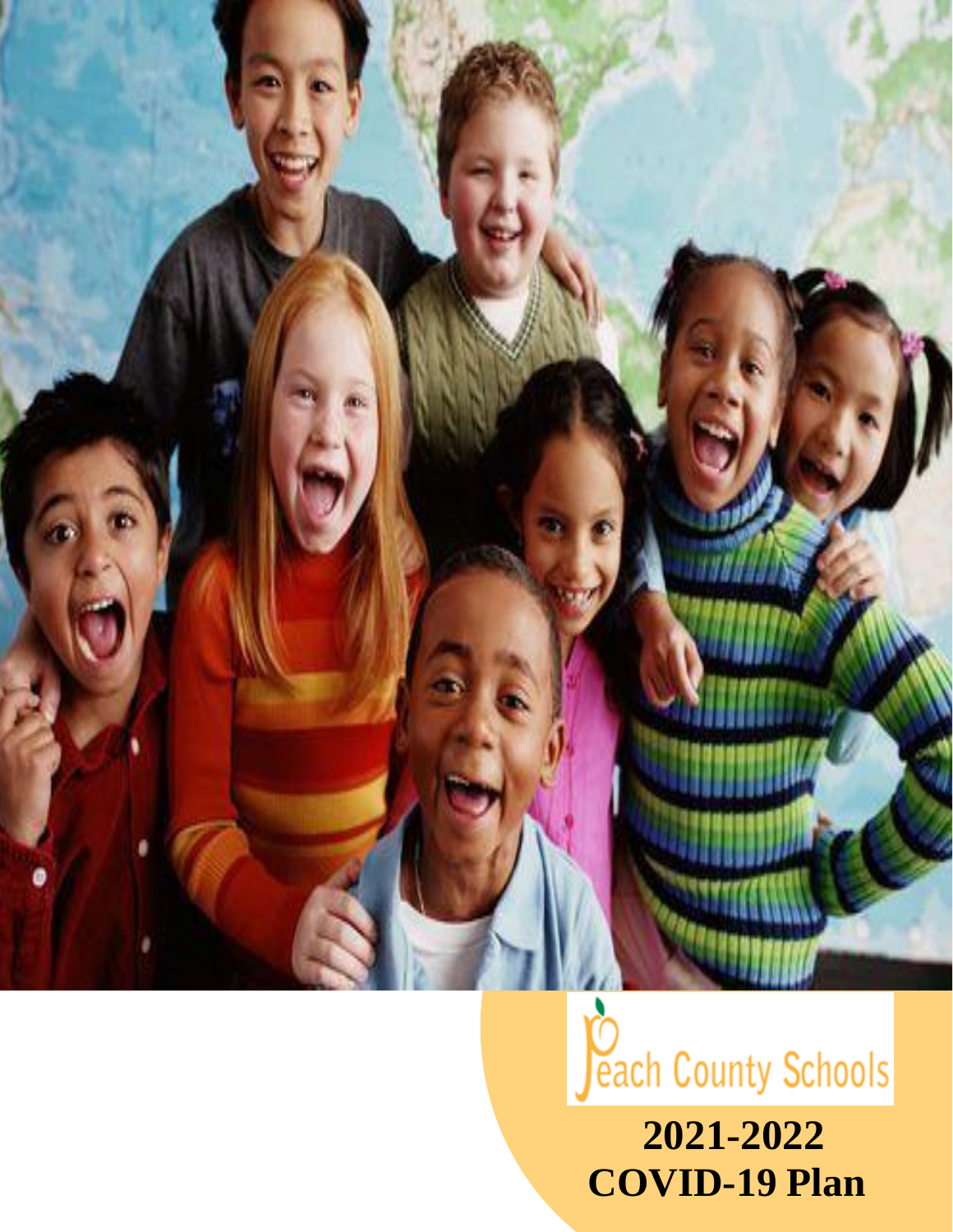# Peach County Schools 2021-2022 COVID-19 Plan

Peach County Schools' mission is to graduate college and career ready students and our vision is to ensure that our students are learning today to become leaders for tomorrow. The safety and well-being of our students is our #1 Priority; therefore, as we begin the 2021-2022 school year, we are updating measures for students and staff as recommended by the Department of Health (DOH), Center for Disease Control (CDC), Governor's Office, Georgia Department of Education (GaDOE), Superintendent and School Board.

At this time, Peach County Schools will not mandate quarantines to staff for close contact with someone who has tested positive for COVID-19; however, the CDC does recommend testing 3-5 days after exposure, and the wearing of a mask in public indoor settings for 14 days or until they receive a negative test result. When principals are notified of a positive case, they will notify any affected staff and parents of those students who have been in close contact with the positive student and the need to monitor their child for symptoms. No precautionary quarantines when exposed at school will be required; however, the CDC does recommend testing 3-5 days after exposure, and the wearing of a mask in public indoor settings for 14 days or until they receive a negative test result. If a student or staff member receives a positive COVID-19 test, they must stay home and notify their school administrator or Central Office contact. Students and staff who live in the same household with a person who tests positive will need to be quarantined for 10 days or 7 days if a test comes back negative with no symptoms.

COVID-19 vaccines are not required for staff or students, but are encouraged and recommended. We will continue to monitor cases within our community and follow the guidelines and recommendations of the CDC and Department of Health. Should the need arise to adjust procedures and protocols, further guidelines and decisions will be communicated.

The protective measures and learning options are detailed below:

#### **Protective Measures for Students and Staff**

Social Distancing Face Coverings Cleaning and Hygiene Custodial Services

School Nutrition Water and Ventilation Systems Transportation Other Information

**Learning Options:** Student Instruction will be 100% In-Person Learning. Virtual learning will be offered at Peach County High School for credit deficient students only.

*For a list of external virtual learning opportunities please click visit: [Online Course Info.](https://www.peachschools.org/Content2/42)*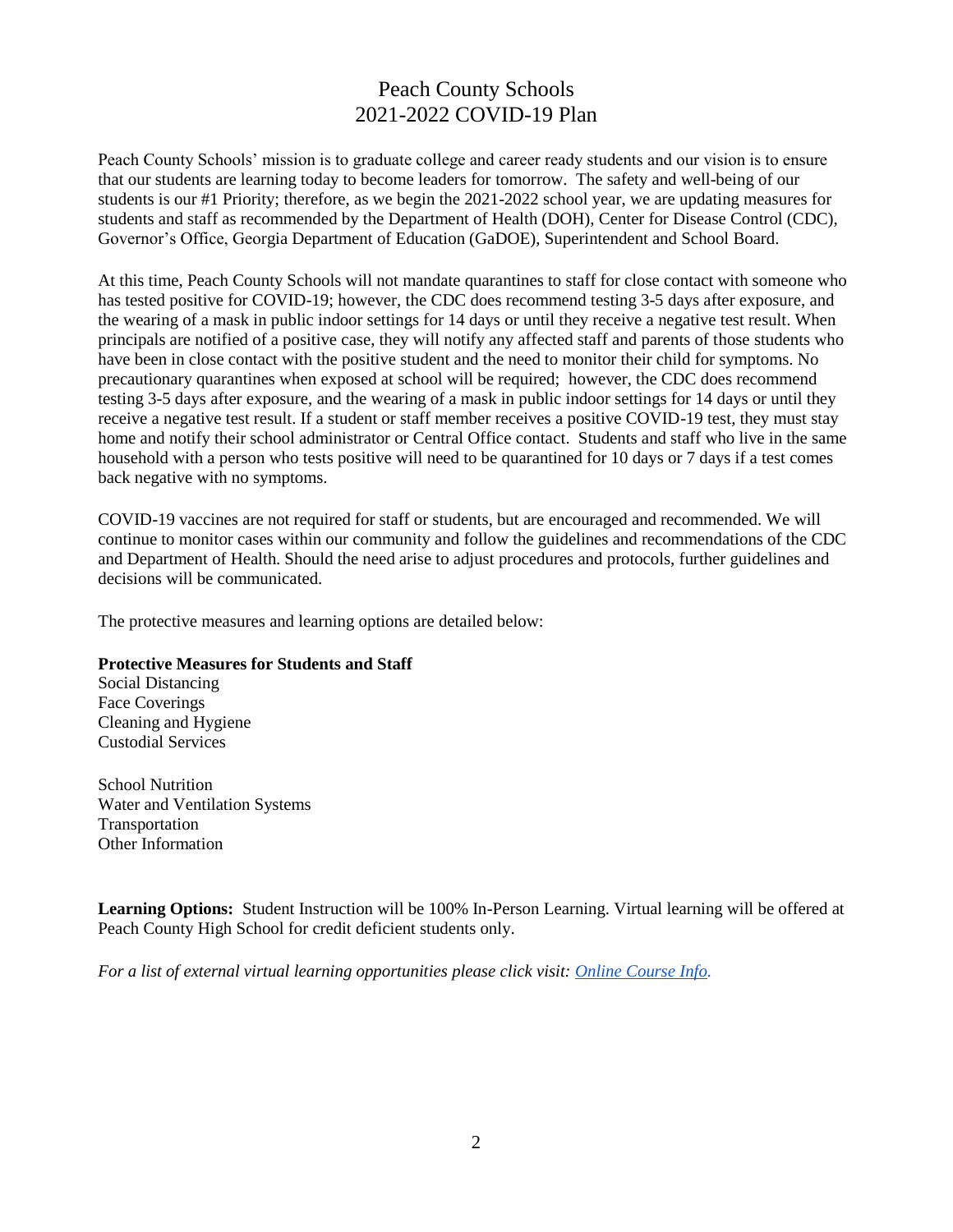### Protective Measures for Staff and Students

## *Social Distancing*

Social Distancing is identified as a key method to prevent the spread of COVID-19, also known as the Coronavirus. Social distancing is identified as at least six feet of space between yourself and others.

Schools will work within their buildings to develop practices that minimize crowd flow and reduce crowding during arrival, dismissal and during class change. The following strategies will be used to promote social distancing to the greatest extent possible:

- Directional signage that may include designated entrances/exits, one-way hallways and areas of restricted access
- Monitored transitions/class exchanges with staff assigned to discourage congregating. In the morning and during dismissal, students will be directed to go straight from their vehicles, buses and drop off points to their classrooms and vice versa.
- Schools will provide frequent reminders to students and staff to stay at least 6 feet away from each other whenever possible.
- Desks and other seating will be arranged in classrooms to maximize distance between students.
- When possible, students will be kept in small cohorts or groups during the day.
- Outdoor recess will be provided and will be modified in order to reduce the mixing of classes.
- Plexiglass barriers are installed for protection at receptionist desks, cafeteria registers and other areas where appropriate.
- Traditional field trips, meetings, assemblies and performances may be modified.
- Large assemblies will be modified.
- Parent Meeting (Student Support Team, Section 504 and individual Education Plan, etc.) may be modified.
- Outside visitors to the school (parents, community, etc.) will be discouraged. In the event that the principal determines the necessity, visitors will be allowed.

#### *Face Coverings*

Although face masks are not required, they will be highly recommended. If an employee or student has been vaccinated, wearing a mask is not required. If an employee or student has not been vaccinated, wearing a mask is encouraged.

## *Cleaning and Hygiene*

The COVID-19 virus is thought to be spread through respiratory droplets released when people talk, cough or sneeze. The virus may spread to hands from a contaminated surface and then to the nose or mouth, causing infection. That is why personal hygiene practices (such as hand-washing and staying home when sick), social distancing and environmental cleaning and disinfecting are so important. The following practices will be implemented to aid in cleaning and hygiene.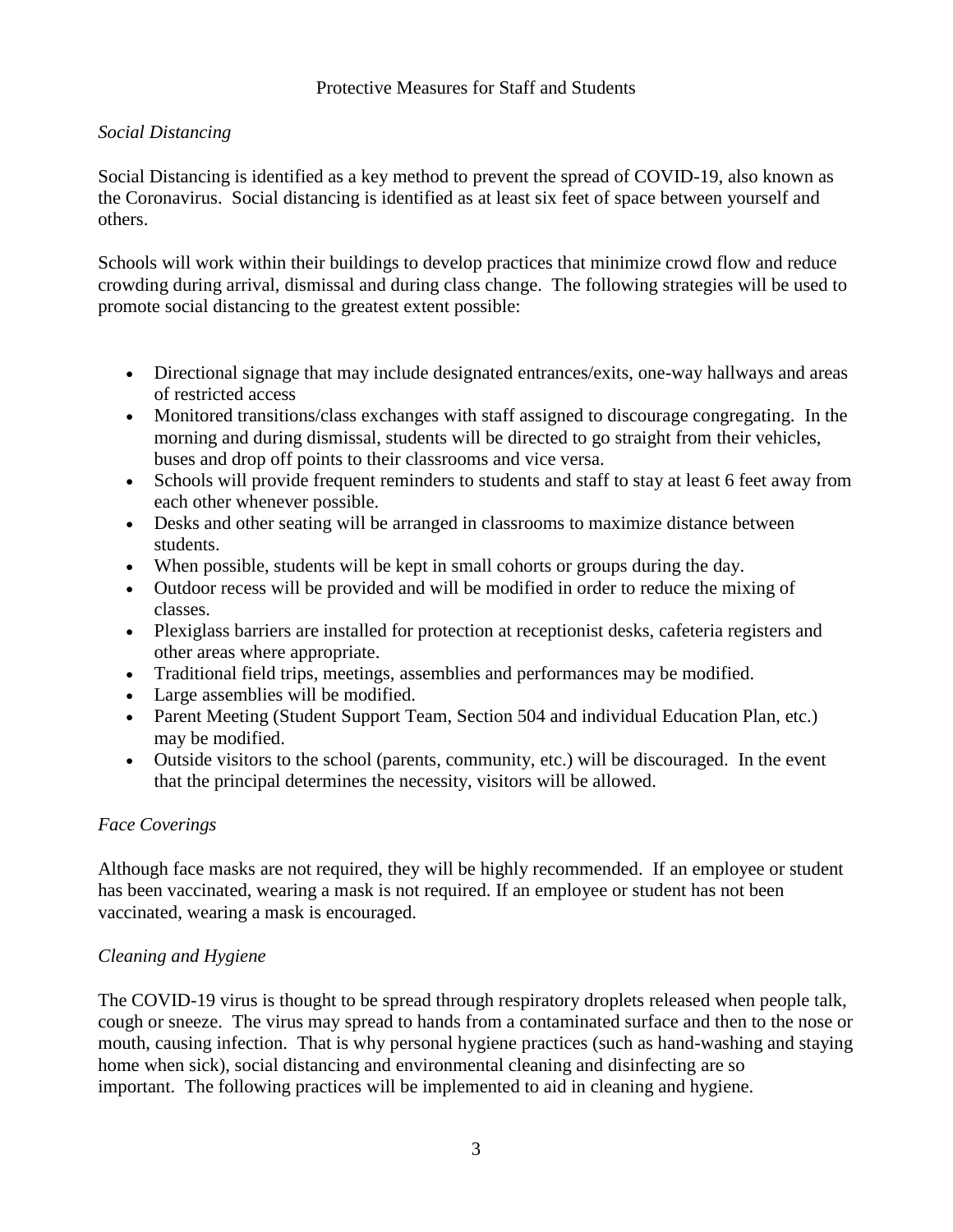- Proper hand-washing techniques for students and staff include washing with soap at least 20 seconds and staff should allow students regular hand washing breaks throughout the day.
- Restrooms will be stocked with antibacterial soap and towels and students will be strongly encouraged to wash their hands during the school day.
- Hand sanitizer with at least 60% alcohol will be provided at building entrances, in the cafeteria, on buses and in classrooms. These will be systematically checked and refilled. Children will be supervised in the use of these products.
- Adequate supplies will be provided to support healthy hygiene behaviors throughout the day (e.g. hand soap, hand sanitizer, paper towels, wipes, etc.). Parents may also send donations of hand sanitizer with at least 60% alcohol content, disinfecting wipes and facial tissues for their child's classroom.
- Teachers should also use the wipes to clean frequently touched surfaces such as door handles, light switches, computer key board, mouse, interactive boards and telephones.
- Students will be encouraged to sneeze and cough into their elbows or to cover with a tissue.
- Student personal items (such as pens, crayons and scissors) should be kept separately in individual cubbies or containers. Students will be instructed not to share these items with other students.
- Non-essential, cloth covered items such as draped, pillows, cushions, furniture, areas rugs and all other items not essential to learning may be removed from the classroom or area,
- Shared items that cannot be consistently disinfected will be discouraged (stuffed toys, balls, etc.).

## *Custodial Services*

Regular sanitization practices will be adhered to throughout the district. The following custodial cleaning practices will be implemented:

- Throughout the day, custodial services will sanitize high touch surfaces and restrooms to reduce the possible transmission of the virus. Between classes, teachers will wipe down high touch surfaces and any shared instructional materials.
- Teachers and students will be expected to pick up all items from the floor and clear desktops and tabletops at the end of the day to allow for more thorough cleaning by custodians at the end of each day. At the end of the day, custodians will clean high touch surfaces with disinfectant.
- In the event of a possible exposure to the virus, custodial staff will isolate and deep clean impacted classrooms and spaces. Facilities may need to be closed for an extended period of time to deep clean affected areas.

## *School Nutrition*

- All cafeteria space will be sanitized by the custodial staff prior to students eating meals and after each student group leaves the cafeteria. Regular cleaning of high touch surfaces will occur between each serving session.
- Safety practices for all cafeteria workers include the wearing of masks/face shields, gloves (where appropriate) and hand sanitizing.